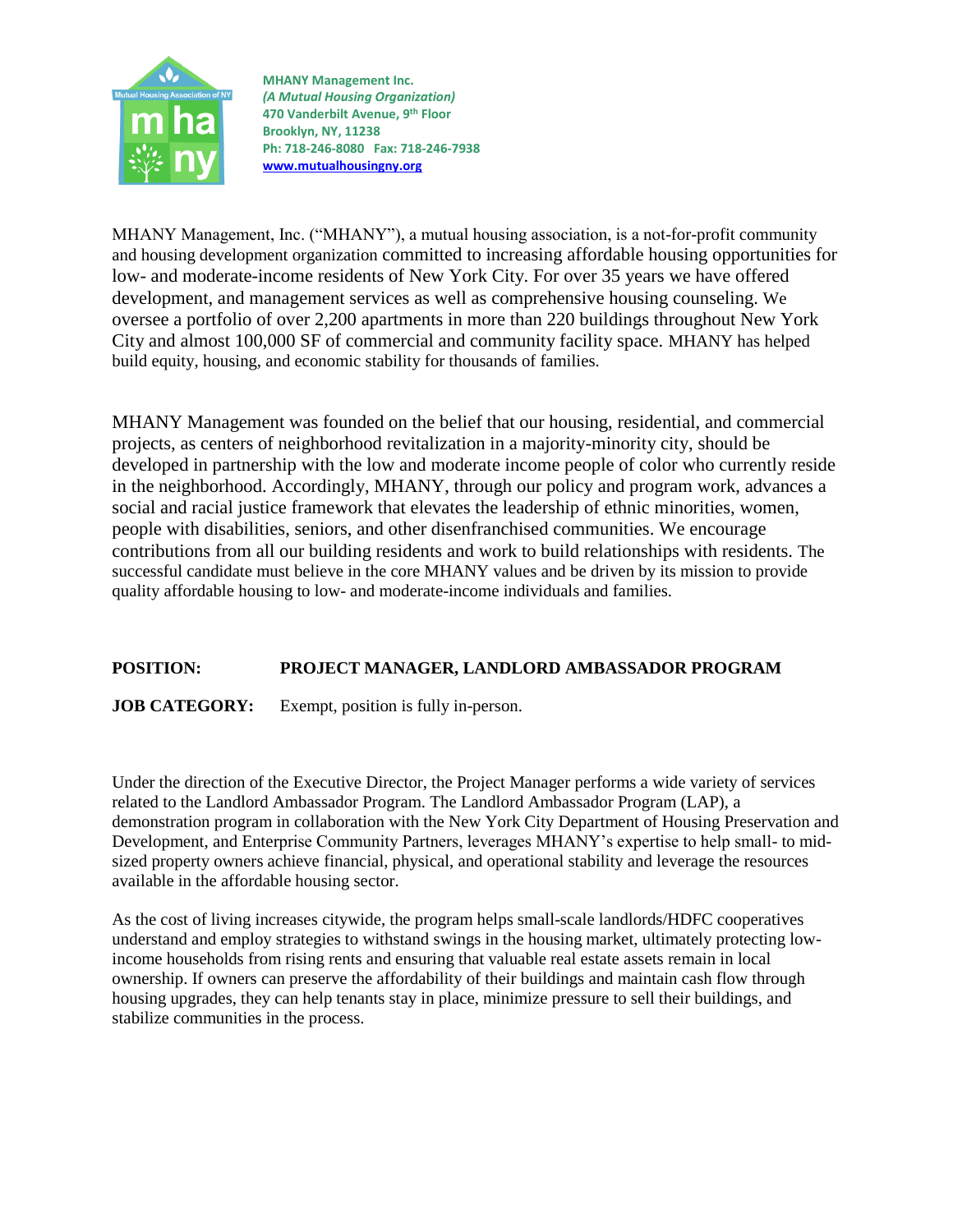

**MHANY Management Inc.** *(A Mutual Housing Organization)* **470 Vanderbilt Avenue, 9 th Floor Brooklyn, NY, 11238 Ph: 718-246-8080 Fax: 718-246-7938 [www.mutualhousingny.org](http://www.mutualhousingny.org/)**

# **JOB RESPONSIBILITIES:**

### *Technical Assistance*

- Inspect properties and assess building conditions under guidance from Senior Construction Manager
- Create stabilization plans to address emergency/immediate conditions (i.e. emergency boiler replacements, entering into DEP/DOF payment plans, etc.), as well as plan for long-term physical, financial and operational stability
- Provide referrals to qualified third parties as needed (general contractor, architects, engineers, attorneys, etc.)
- Develop training series geared towards helping landlords be in good standing for public and/or private financing
	- o Examples of training topics include, creating a rent roll, organizing building financials, and understanding their financial state
- Serve as the intermediary between landlords/coop leadership  $\&$  institutions providing loan programs such as Habitat NYC and NYC Department of Housing Preservation and Development
- Assist landlords with collecting required documents for loan applications, and creating proformas and development budgets on the landlord's behalf
- Attend any construction meeting for program participants that have closed on funding with HPD to be aware of progress and to continue to provide support to the landlord/coop when needed.

#### *Outreach*

- Conduct outreach through homeowner associated and local electives to effectively reach homeowners in need of assistance
- Attend any necessary shareholder or tenant meetings to communicate any progress made towards financial and physical stability of the building

#### *Administrative*

- Quarterly summaries of activities/deliverables and milestones achieved, as well as challenges encountered
- Package requisitions to be sent to HPD for the distribution of funds

## **QUALIFICATIONS:**

To perform this job successfully, an individual must be able to perform each essential duty satisfactorily. The requirements listed below are representative of the knowledge, skill, and/or ability required. Reasonable accommodations may be made to enable individuals with disabilities to perform the essential functions.

- Self-starter with a high degree of initiative
- Highly organized with an ability to multitask during stressful situations outside of one's control